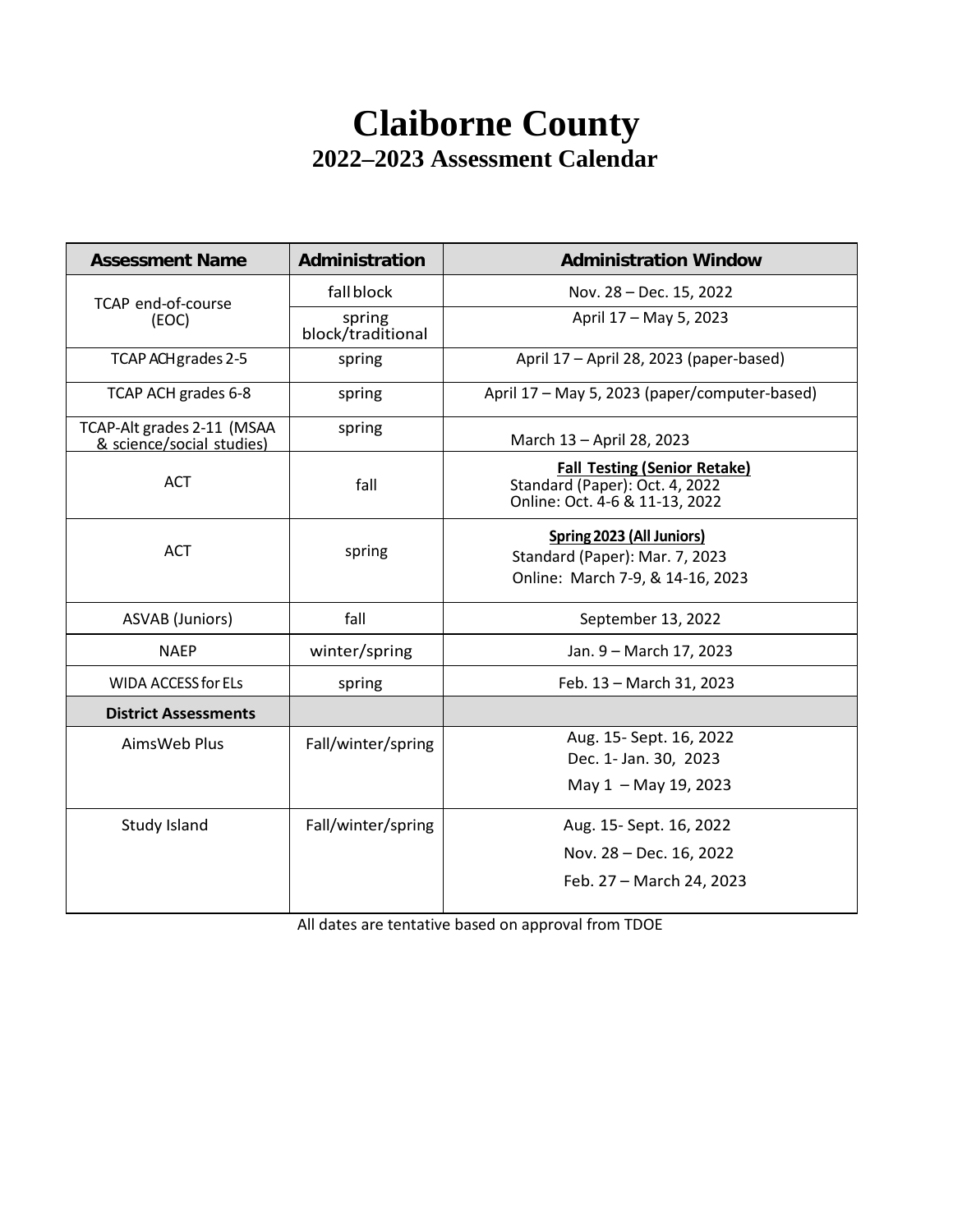# Claiborne County Schools

Overviewof Testing Programs

# 2022 - 2023

Tennessee Comprehensive Assessment Program (TCAP) has been the state's testing program since 1988, and it includes TNReady assessments in math, English language arts, social studies, and science, as well as alternative assessments, like MSAA and TCAP-Alt, for students with special needs.

As required by T.C.A. 49-6-6007, this a listing of state mandated assessments for the 2022-2023 school year.

#### **Required**

# **TCAP for Grades 3–8**

#### **Overview:**

Each subject-area test is divided into multiple subparts and will be administered during one testing window at the end of the school year.

- English language arts (4 subparts) will assessthe Tennessee Academic Standards through literary and informational texts requiring students to demonstrate the ability to read closely, analyze text, answer text-dependent questions, provide a written response to a prompt, and demonstrate command of the English language. Additionally, in grades 3 and 4, fluency, comprehension, and listening skills are measured.
- Mathematics (3 subparts) will consist of both calculator permitted and calculator prohibited subparts. It assesses the Tennessee Academic Standards requiring students to demonstrate a deep conceptual understanding of mathematics, number sense, fluency, problem solving and an understanding of the grade-level horizontal coherence embedded within the standards. The mathematics test will focus approximately 70 percent of the assessment items on major work of the grade and approximately 30 percent of the items on supporting work.
- Science (1 subpart in grades 3-8) will assess the current Tennessee Academic Standards requiring students to demonstrate a deep conceptual understanding of scientific concepts in Life Science, Earth and Space Science and Physical Science.
- Social studies (2 subparts in grades 6-8) will assess the current Tennessee Academic Standards for social studies requiring students to demonstrate historical awareness, geographical understanding and the ability to analyze primary source documents.

#### **Required:**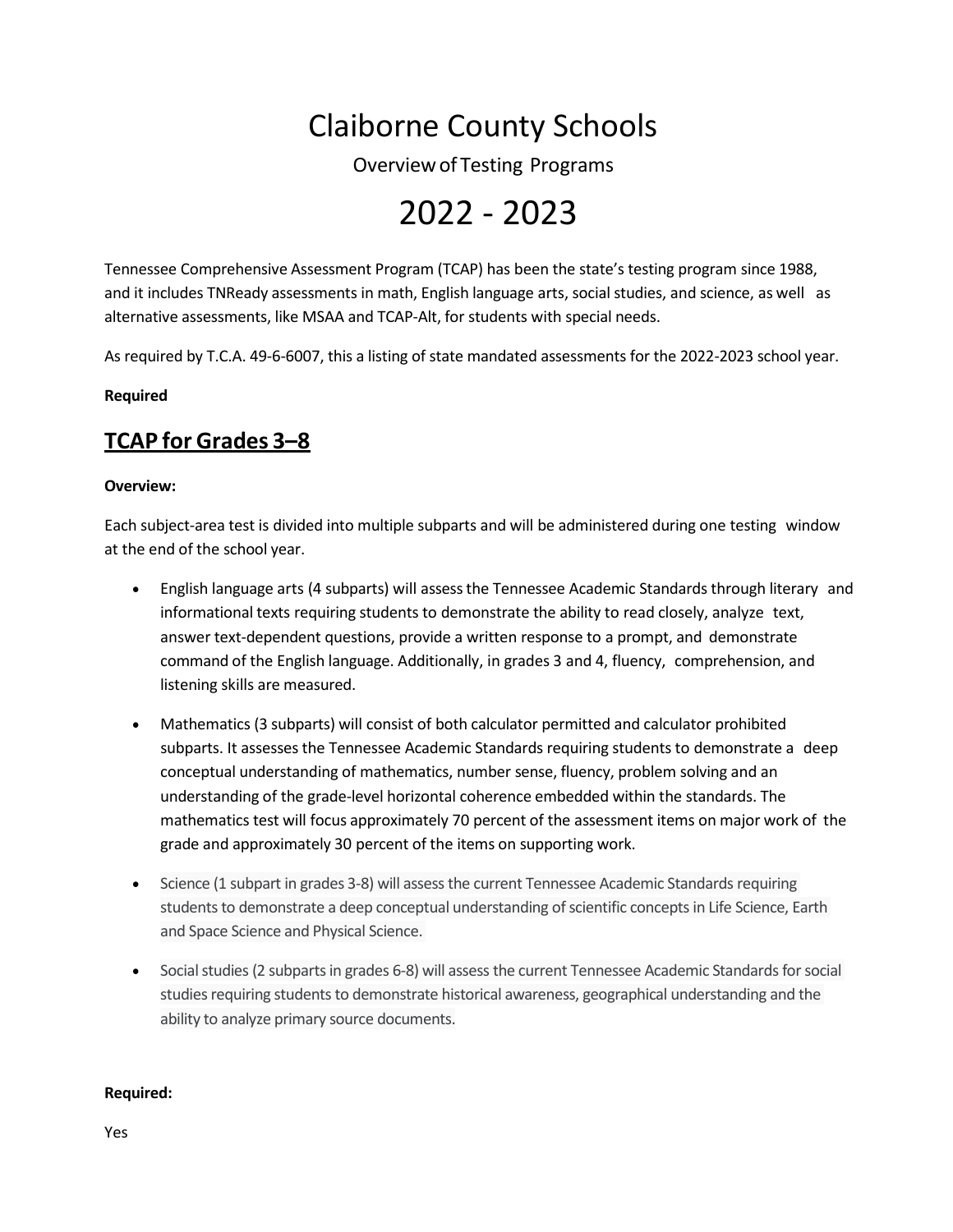#### **Federal and State Law:**

Administered in accordance with the Every Student Succeeds Act (ESSA) of 2015 and T.C.A. § 49-1-602 pertaining to district and school accountability. Modified assessments in Braille and large print are also provided in accordance with the Every Student Succeeds Act of 2015 and Individuals with Disabilities Education Act (IDEA) of 1990.

#### **Purpose & Use**:

The TCAP tests are designed to assess true student understanding and not just basic memorization and test-taking skills. TCAP measures student understanding of our state standards.

#### **Administration Window:**

Districts may select a more specific testing window within the state's testing window of April 17 through May 5. However, English subpart 1, which includes a written response, must be administered in the first week.

| Grades 3 through 8 - TCAP Time Limits |                                                                                                                      |                                                                                                                                                   |                                        |                       |  |  |  |
|---------------------------------------|----------------------------------------------------------------------------------------------------------------------|---------------------------------------------------------------------------------------------------------------------------------------------------|----------------------------------------|-----------------------|--|--|--|
|                                       | English Language Arts                                                                                                | Math                                                                                                                                              | Science                                | <b>Social Studies</b> |  |  |  |
| Grade<br>3                            | Subpart 1: 80 min.<br>(writing)<br>Subpart 2: 30 min.<br>Subpart 3: 40 min.<br>Subpart 4: 35 min.<br>Total: 185 min. | Subpart 1: 45 min. (no calculator)<br>Subpart 2: 30 min. (calculator) Subpart 3:<br>40 min.<br>Subpart 3: 40 min. (calculator)<br>Total: 115 min. | Subpart 1:50<br>min.<br>Total: 50 min. | Paused                |  |  |  |
| Grade<br>$\overline{4}$               | Subpart 1: 80 min.<br>(writing)<br>Subpart 2: 30 min.<br>Subpart 3: 40 min.<br>Subpart 4: 35 min.<br>Total: 185 min. | Subpart 1: 45 min. (no calculator)<br>Subpart 2: 30 min. (calculator) Subpart 3:<br>40 min.<br>(calculator)<br>Total: 115 min.                    | Subpart 1:50<br>min.<br>Total: 50 min. | Paused                |  |  |  |
| Grade<br>$\overline{5}$               | Subpart 1: 80 min.<br>(writing)<br>Subpart 2: 40 min.<br>Subpart 3: 40 min.                                          | Subpart 1: 45 min. (no calculator)<br>Subpart 2: 30 min. (calculator) Subpart 3:<br>40 min.<br>Subpart 3: 40 min. (calculator)                    | Subpart 1:75<br>min.<br>Total: 75 min. | Paused                |  |  |  |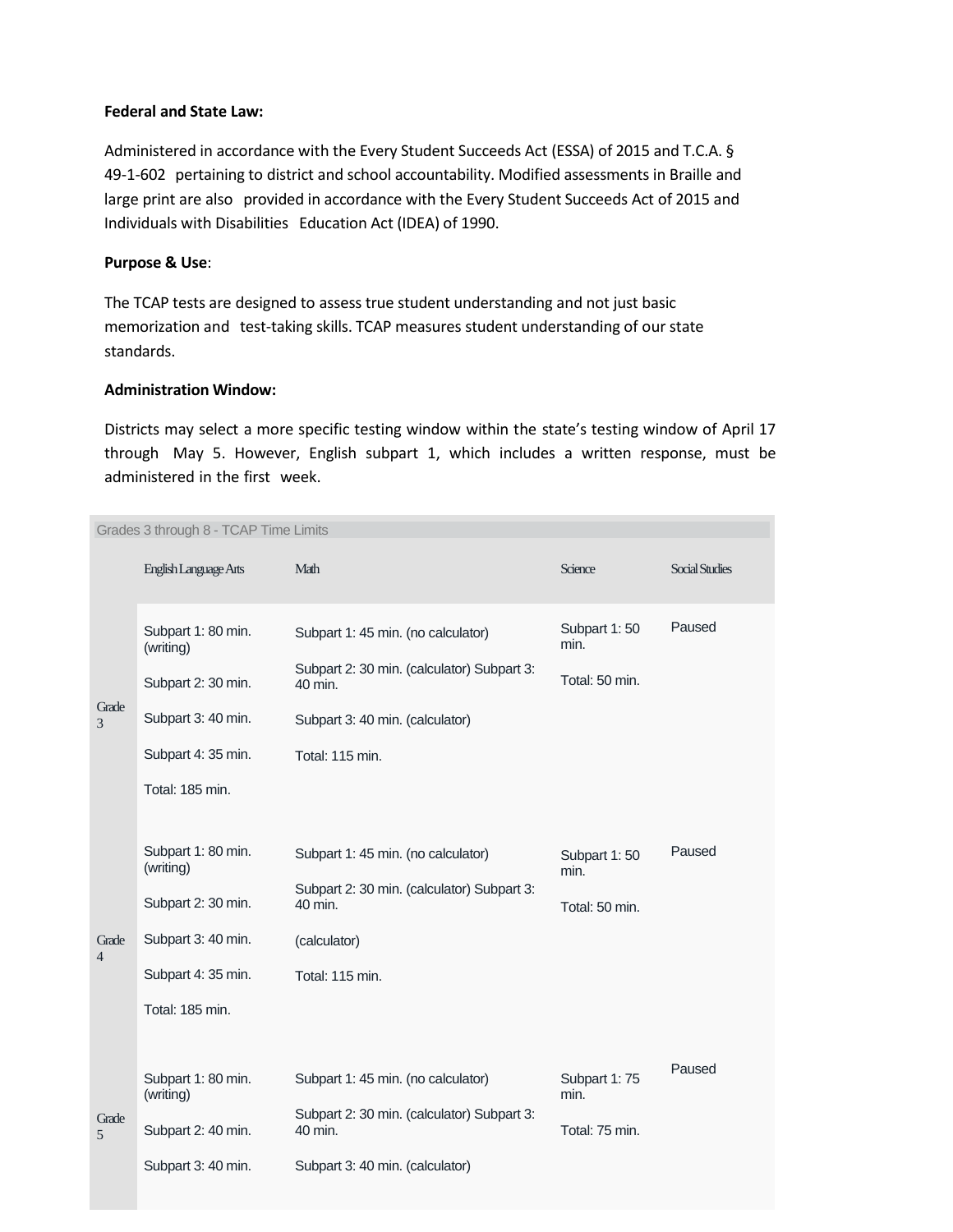|                         | Subpart 4: 45 min.                                                                                                   | Total: 115 min.                                                                                                                                  |                                         |                                                                 |
|-------------------------|----------------------------------------------------------------------------------------------------------------------|--------------------------------------------------------------------------------------------------------------------------------------------------|-----------------------------------------|-----------------------------------------------------------------|
|                         | Total: 205 min.                                                                                                      |                                                                                                                                                  |                                         |                                                                 |
| Grade<br>6              | Subpart 1: 85 min.<br>(writing)<br>Subpart 2: 50 min.<br>Subpart 3: 50 min.<br>Subpart 4: 50 min.<br>Total: 235 min. | Subpart 1: 40 min. (no calculator)<br>Subpart 2: 35 min. (calculator) Subpart 3:<br>50 min.<br>Subpart 3: 50 min.(calculator)<br>Total: 125 min. | Subpart 1:75<br>min.<br>Total: 75 min.  | Subpart 1:50<br>min.<br>Subpart 2:50<br>min.<br>Total: 100 min. |
| Grade<br>$\overline{7}$ | Subpart 1: 85 min.<br>(writing)<br>Subpart 2: 50 min.<br>Subpart 3: 50 min.<br>Subpart 4: 50 min.<br>Total: 235 min. | Subpart 1: 40 min. (no calculator)<br>Subpart 2: 35 min. (calculator)<br>Subpart 3: 50 min. (calculator)<br>Total: 125 min.                      | Subpart 1: 75<br>min.<br>Total: 75 min. | Subpart 1:50<br>min.<br>Subpart 2:50<br>min.<br>Total: 100 min. |
| Grade<br>8              | Subpart 1: 85 min.<br>(writing)<br>Subpart 2: 50 min.<br>Subpart 3: 50 min.<br>Subpart 4: 50 min.<br>Total: 235 min. | Subpart 1: 40 min. (no calculator)<br>Subpart 2: 35 min. (calculator)<br>Subpart 3: 50 min. (calculator)<br>Total: 125 min.                      | Subpart 1:75<br>min.<br>Total: 75 min.  | Subpart 1:50<br>min.<br>Subpart 2:50<br>min.<br>Total: 100 min. |

#### **Results to Districts:**

Raw data is provided to districts at the very end of school year. This information may be used to help calculate final grades for report cards. State law requires TCAP scores be included as a percentage of a student's grade in grades 3-8. Districts do have the flexibility, as provided in state law, to exclude TNReady data from student grades if the data is not available at least five instructional days before the last day for students.

#### **Results to Parents & Students:**

Score reports from the 2022-23 school year for grades 3–8 will be released to parents and students in summer 2023.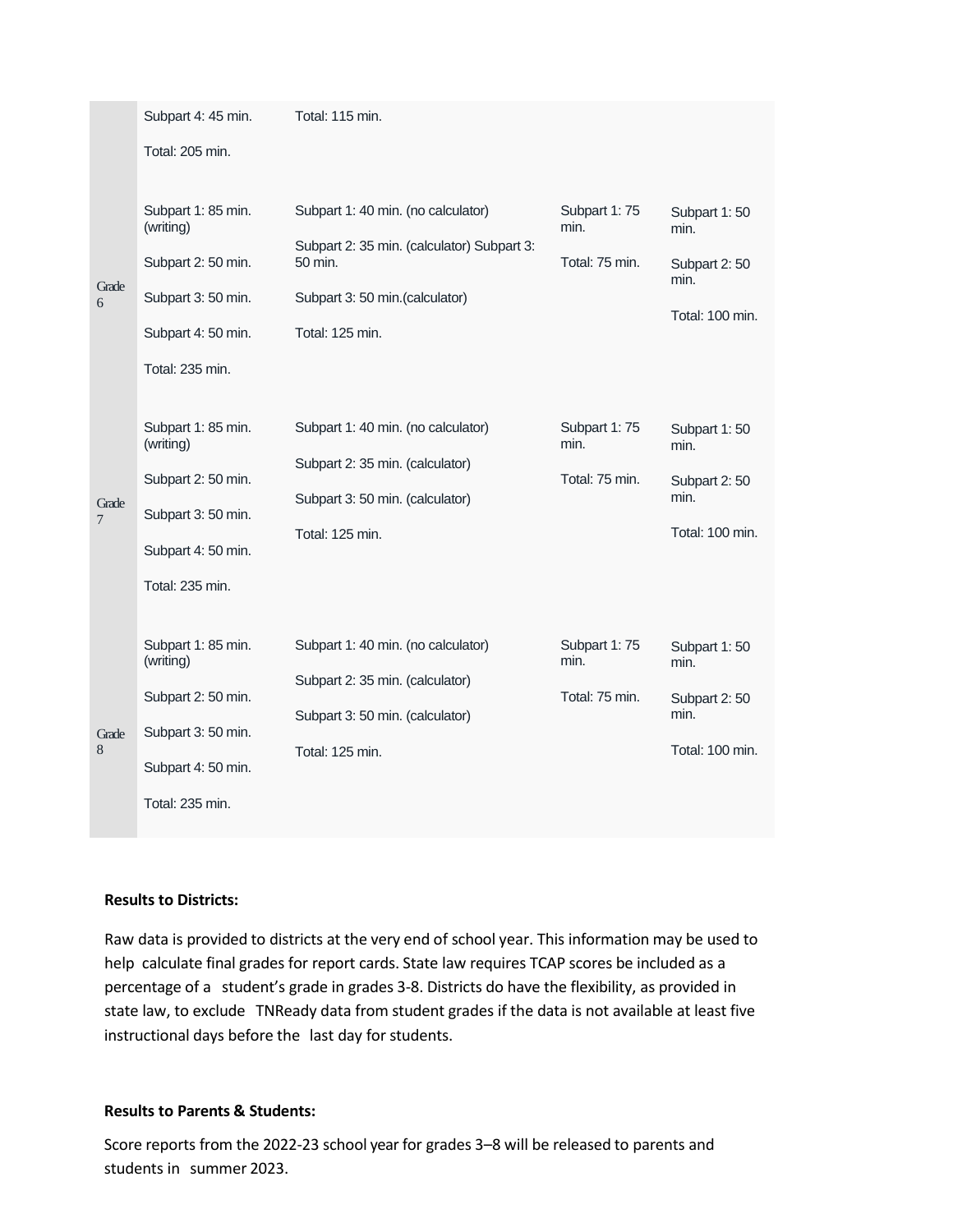# **TCAP End-of-Course Assessments**

#### **Overview:**

Each subject-area test is divided into multiple subparts and will be administered during one testing window at the end of the course.

- English I and English II (3 subparts) assess the Tennessee Academic Standards through literary and informational texts requiring students to demonstrate the ability to read closely, analyze text, answer text-dependent questions, provide a written response to a prompt, and demonstrate command of the English language.
- Algebra I, Algebra II, Geometry, Integrated Math I, Integrated Math II and Integrated Math III (3 subparts) will consist of both calculator permitted and calculator prohibited subparts. Each assesses the Tennessee Academic Standards requiring students to demonstrate a deep conceptual understanding of mathematics, fluency, problem solving, and an understanding of the grade-level horizontal coherence embedded within the standards. The mathematics test will focus approximately 60 percent of the assessment items on major work of the grade and approximately 40 percent of the items on supporting work.
- Biology will assess current Tennessee Academic Standards requiring students to demonstrate a deep understanding of scientific inquiry, engineering and technology as related to the scientific concepts in the course.
- U.S. History and Geography (2 subparts) will consist of a written response item requiring students to provide a response to a prompt with the use of several sources as well as multiple choice and multiple select items. Students will be assessed on the current Tennessee Academic Standards and be required to demonstrate a deep understanding of civics, economics, and geography within the context of U.S. History with special attention to Tennessee connections.

#### **Required:**

Yes

#### **Federal and State Law:**

Administered in accordance with the Every Student Succeeds Act (ESSA) of 2015 and T.C.A. § 49-1-602 pertaining to district and school accountability. Modified assessments in Braille and large print are also provided in accordance with the Every Student Succeeds Act of 2015 and Individuals with Disabilities Education Act (IDEA) of 1990.

#### **Purpose & Use:**

The TCAP tests are designed to assess true student understanding and not just basic memorization and testtaking skills. TCAP measures student understanding of our state standards. TCAP EOC assessments are given to help measure how much a student grows academically in a particular content area.

#### **Administration Window:**

Districts may select a more specific testing window within the state's testing window of November 28 through December 15 for fall block schedule and April 17 through May 5 for spring block and traditional schedules. Subpart 1 of the English language arts which include written responses, must be administered the first week of the administration window.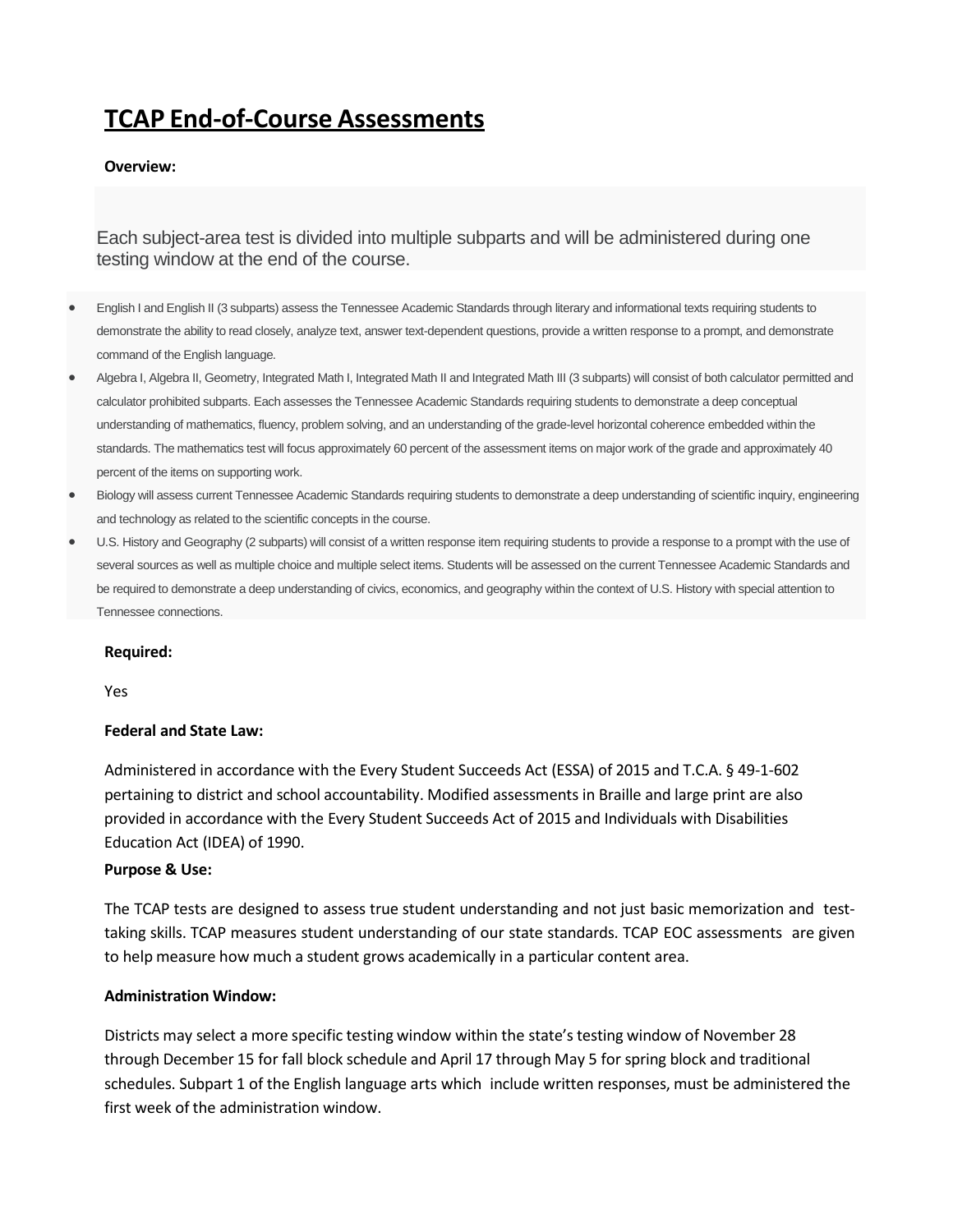#### **Length of Assessment**

English I/II

Subpart 1: 85 minutes Subpart 2: 75 minutes Subpart 3: 75 minutes Total: 235 minutes

Algebra I/II

Subpart 1: 35 minutes (No calculator) Subpart 2: 50 minutes Subpart 3: 60 minutes Total: 145 minutes

Geometry

Subpart 1: 35 minutes (No calculator) Subpart 2: 50 minutes Subpart 3: 60 minutes Total: 145 minutes

Biology

Subpart 1: 75 minutes Total: 75 minutes

U.S. History

Subpart 1: 45 minutes Subpart 2: 45 minutes Total: 90 minutes

#### **Results to Districts:**

Raw data is provided to districts at the very end of school year (districts will receive fall block data at the very end of the first semester). This information may be used to help calculate final grades for report cards. State board policy requires TCAP scores be included as a percentage of a high school student' end-of-course grades. Districts do have the flexibility, as provided in state law, to exclude TNReady data from student grades if the data is not available at least five instructional days before the last day for students.

#### **Results to Parents & Students:**

Score reports from the 2022-23 school year for EOC assessments will be released to parents and students in summer 2023.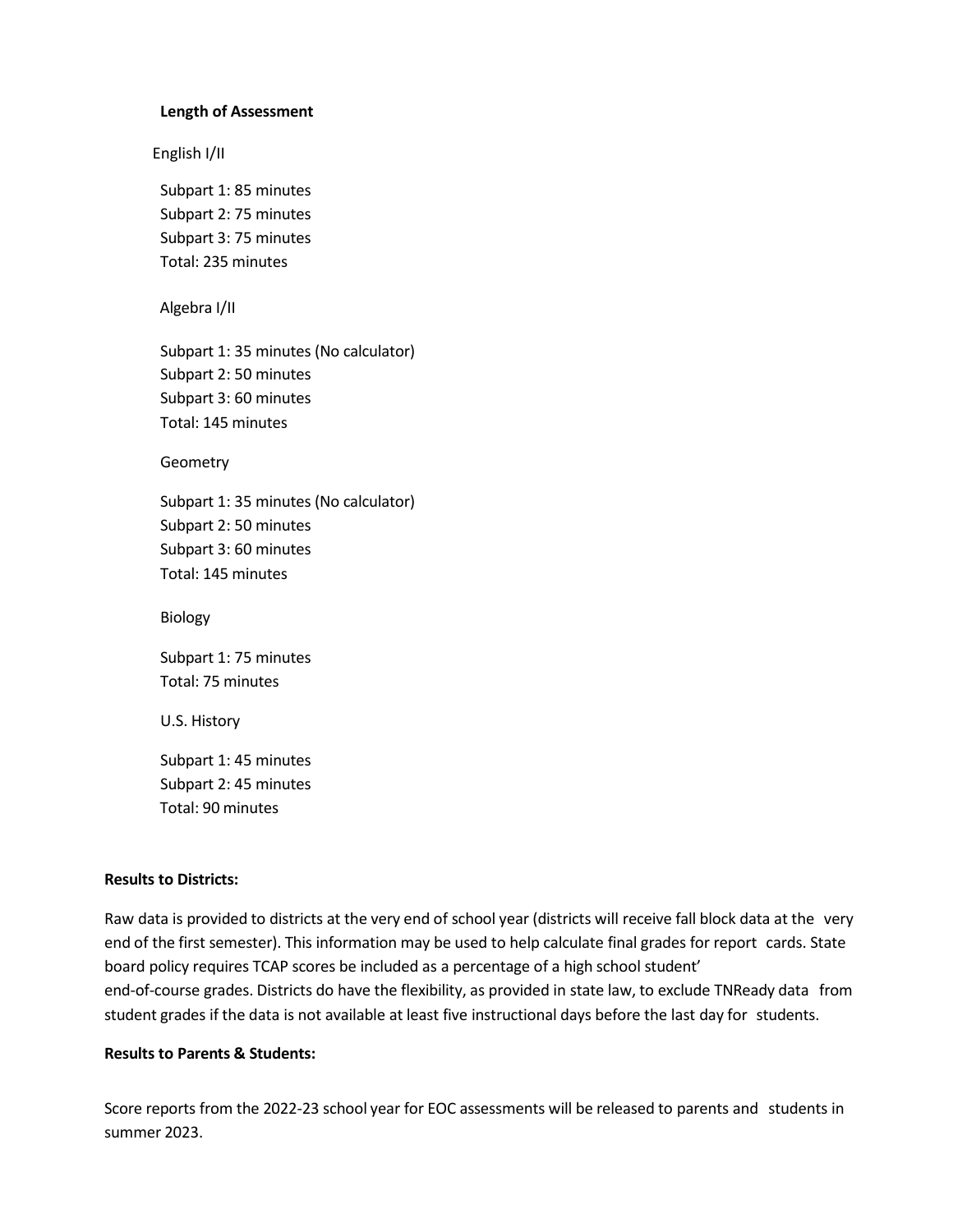# **MSAA** for Students with Disabilities

#### **Overview:**

The Multi-State Alternate Assessment (MSAA) is the English language arts and math assessment for students in grades 3–8 and grade 11 with the most significant cognitive disabilities. MSAA is administered online by the teacher.

#### **Required:**

Yes

#### **Federal and State Law:**

The development of alternate achievement standards for students with the most significant cognitive disabilities is authorized under a department regulation (34 C.F.R. Part 200) published on December 9, 2003, and T.C.A § 49-1-612. The Individuals with Disabilities Education Act (IDEA), section 504 of the Rehabilitation Act of 1973, and Title I require inclusion of all students with disabilities in the state assessment system.

#### **Purpose & Use:**

This test is given to help measure how much a student grows academically over the course of a school year.

#### **Administration Window:**

March 13 – April 28, 2023

#### **Length of Assessment:**

Students are given the assessment during class time throughout the window based on student needs and class schedules.

#### **Results to Districts:**

Districts receive individual performance reports which detail student performance in early summer.

#### **Results to Parents & Students:**

Districts can choose how and when to share these reports with parents.

# **TCAP-Alt for Students with Disabilities**

#### **Overview:**

TCAP-Alt is the assessment for science and social studies for students with the most significant cognitive disabilities. Students are assessed in grades 3–8 for both science and social studies and in grade 10 for Biology. TCAP-Alt is administrated via paper by the teacher.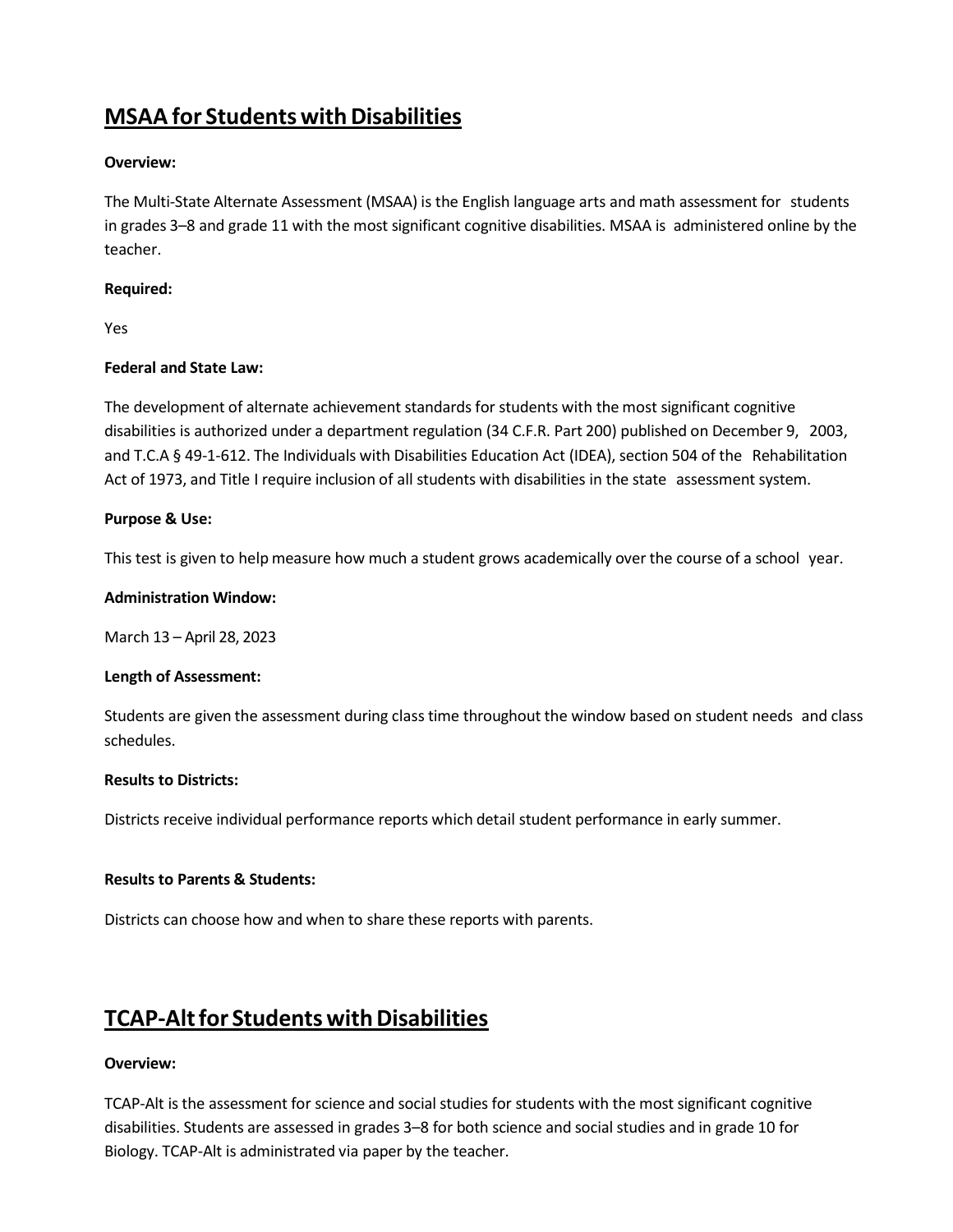#### **Required:**

Yes

#### **Federal and State Law:**

The development of alternate achievement standards for students with the most significant cognitive disabilities is authorized under a department regulation (34 C.F.R. Part 200) published on December 9, 2003, and T.C.A § 49-1-612. The Individuals with Disabilities Education Act (IDEA), section 504 of the Rehabilitation Act of 1973, and Title I require inclusion of all students with disabilities in the state assessment system.

#### **Purpose & Use:**

This test is given to help measure how much a student grows academically over the course of a school year.

#### **Administration Window:**

March 13 –April 28, 2023

#### **Length of Assessment:**

Students are given the assessment during class time throughout the window based on student needs and class schedules.

#### **Results to Districts:**

Districts receive individual performance reports which detail student performance in early summer.

#### **Results to Parents & Students:**

Districts can choose how and when to share these reports with parents.

# **ACCESS for English Learners**

#### **Overview:**

English Learners will take the ACCESS for ELLsto determine language proficiency. ACCESS assesses students in the four language domains: listening, speaking, reading, and writing.

#### **Required:**

Yes

#### **Federal and State Law:**

Administered in accordance with the Every Student Succeeds Act (ESSA) of 2015.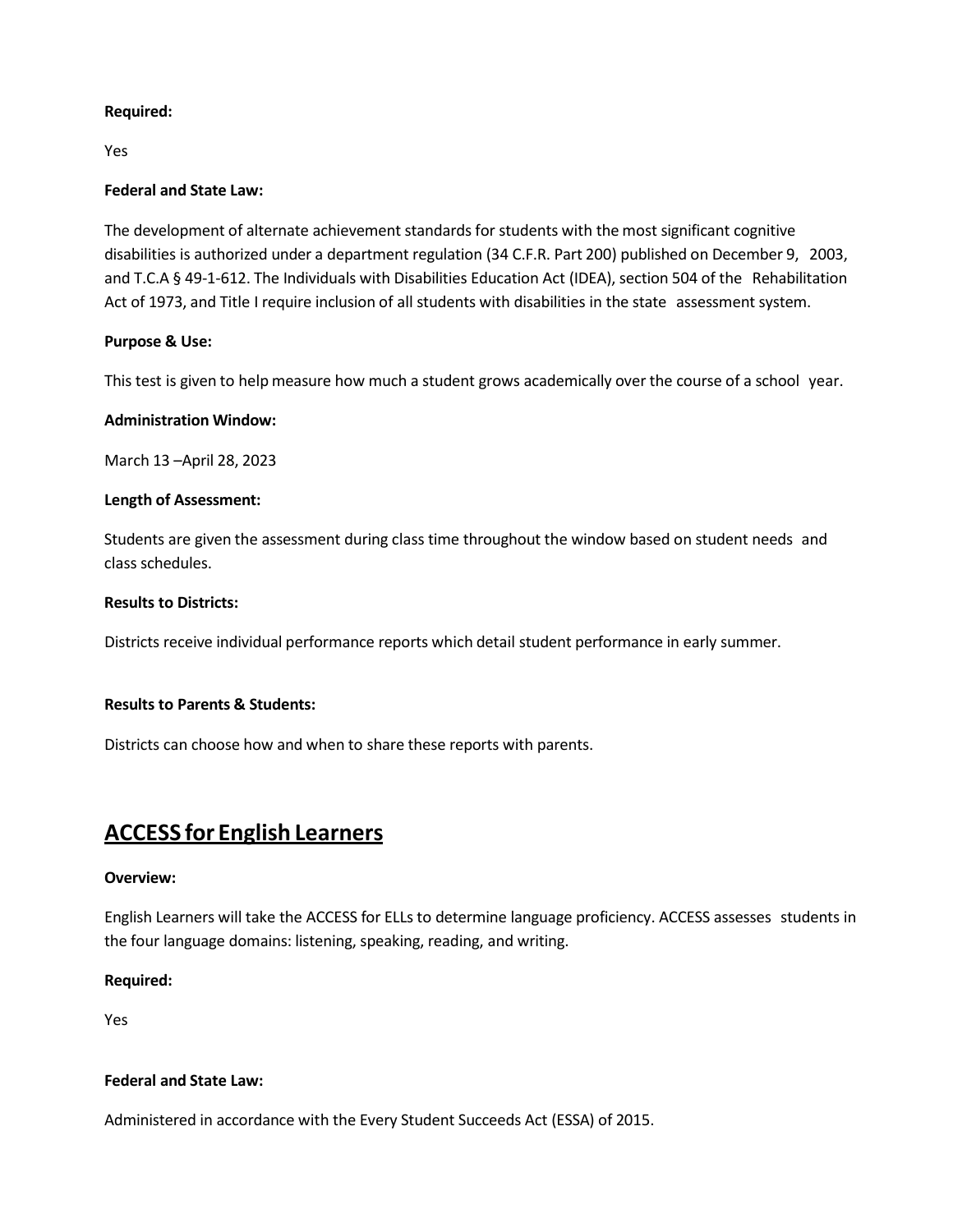#### **Purpose & Use:**

Administered to English Learners to evaluate English proficiency.

#### **Administration Window:** Feb. 13 – March 31, 2023

#### **Length of Assessment:**

The test is self-paced with target administration times for each section of the test as follows:

- Listening: Up to 40 minutes
- Reading: Up to 35 minutes
- Speaking: Up to 30 minutes
- Writing Tier A: Up to 45 minutes
- Writing Tiers B/C: Up to 60 minutes

#### **Results to Districts:**

Districts receive individual performance reports which detail student performance in early summer.

#### **Results to Parents & Students:**

Districts can choose how and when to share these reports with parents.

# **ACT**

#### **Overview:**

Students in Tennessee are required to take a college entrance exam (either the ACT or SAT) in the eleventh grade. This is now a graduation requirement for student seeking a regular or honors diploma. Districts in Tennessee contract with ACT to provide an opportunity to take the ACT at their own school during the school day at no cost to the student.

#### **Required:**

Yes

#### **Federal and State Law:**

Administered in accordance with T.C.A § 49-6-6001(b).

#### **Purpose & Use:**

Our vision for student success in Tennessee is that all students are equipped with the knowledge and skills to successfully embark on their chosen path in life. Empowering our students to pursue the education and training that matches their chosen career pathway is essential to this vision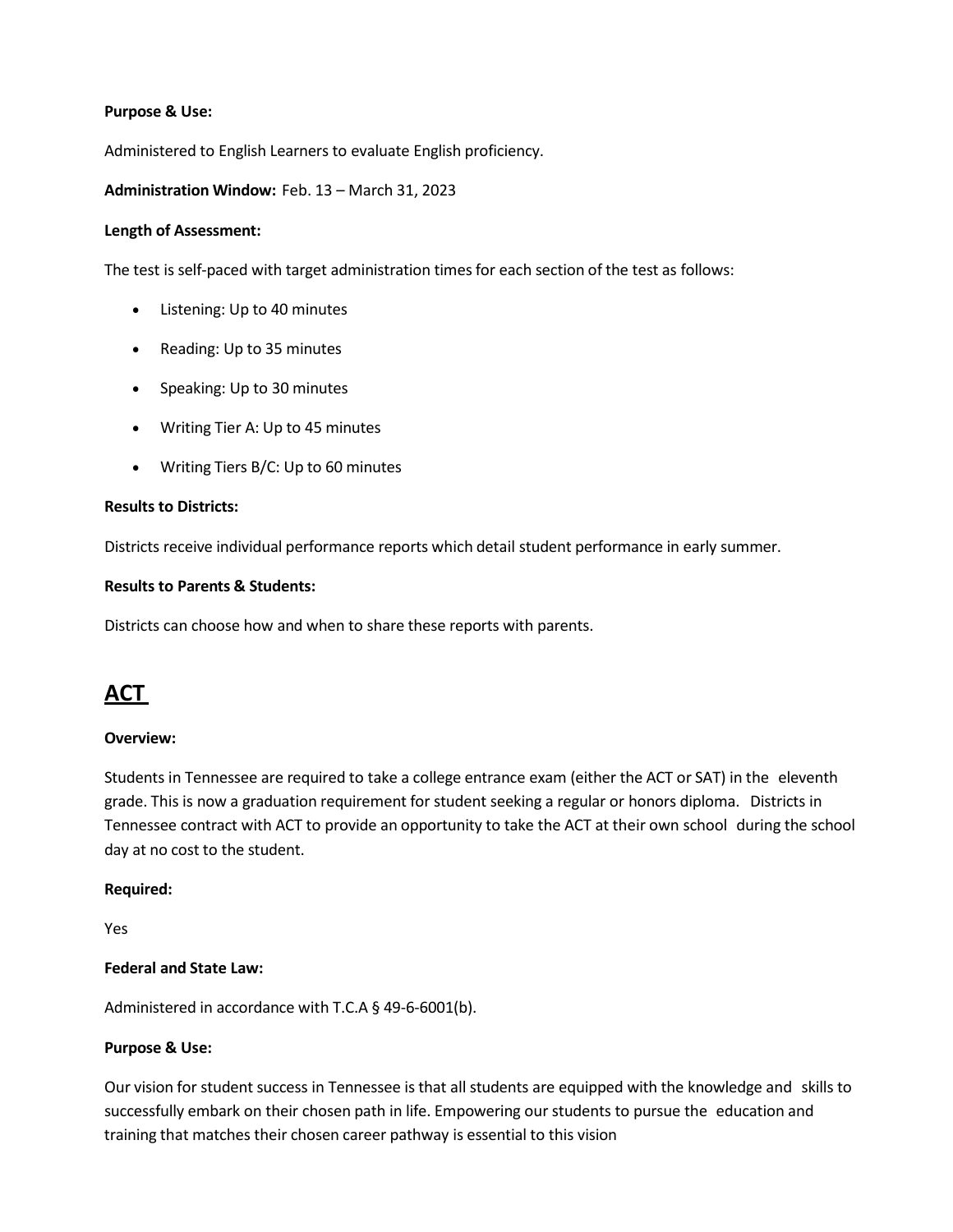#### **Administration Window:** ACT state testing dates

**Senior Re-Take:** Online Oct. 4 - 6, & Oct. 11 – 13, 2022 Accommodation window: Oct. 4 - 6, & Oct. 11 – 13, 2022

**Juniors:** Online March 7-9 & 14-16, 2023 Accommodations window: March 7-9 & 14-16, 2023

#### **Length of Assessment: ACT:**

English: 45 minutes

Math: 60 minutes

Reading: 35 minutes

Science: 35 minutes

#### **Results to Parents & Students:**

ACT results are delivered to parents and students 3-8 weeks after the assessment.

# **NationalAssessmentof Educational Progress(NAEP)**

#### **Overview:**

The National Assessment of Educational Progress (NAEP) is the largest nationally representative and continuing assessment of what America's students know and can do in various subject areas. Assessments are conducted periodically in mathematics, reading, science, writing, the arts, civics, economics, geography, U.S. history, and in Technology and Engineering Literacy (TEL). In 2017, NAEP began administering digitally based assessments (DBA) for mathematics, reading, and writing, with additional subjects to be added in 2018 and 2019. Only a small sample of Tennessee fourth, eighth, and twelfth graders will take this test. The representative sample group is chosen by NAEP each year. NAEP alternates sample sizes every other year, with even-year assessments being a national sample, and odd-

year assessments being state samples.

#### **Required:**

Yes, NAEP is required for fourth and eighth grade students at selected schools.

#### **Federal and State Law:**

Administered in accordance with the Every Student Succeeds Act (ESSA) of 2015, which requires the state to participate in the biennial state academic assessments of fourth and eighth grade reading and mathematics. Districts that receive Title I funds are required to participate.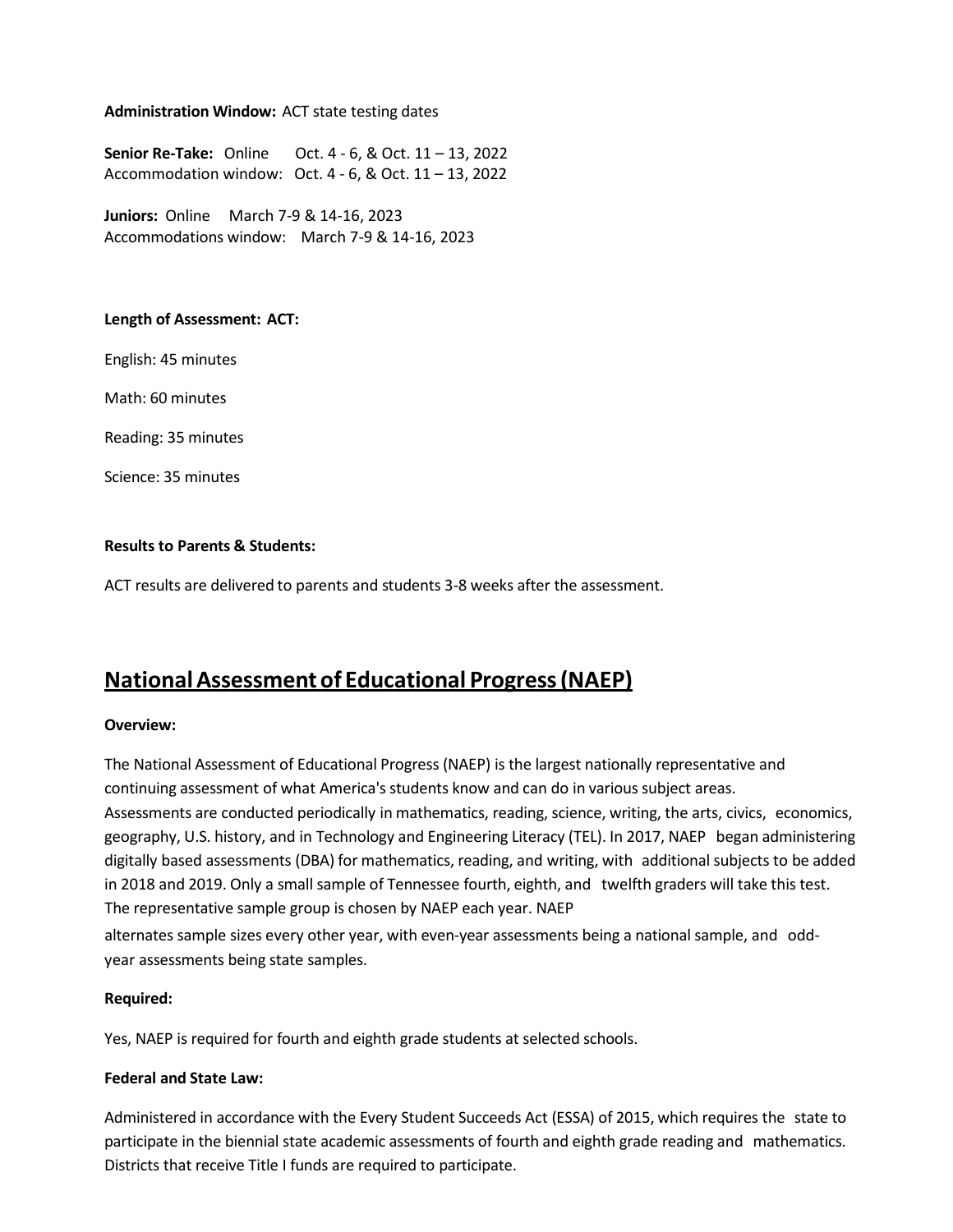#### **Purpose & Use:**

NAEP assessments are administered uniformly using the same sets of test booklets across the nation, NAEP results serve as a common metric for all states and selected urban districts. The assessment stays essentially the same from year to year, with only carefully documented changes. This permits NAEP to provide a clear picture of student academic progress over time. In even-numbered years, NAEP measures Tennessee student's academic achievement against students in other states also taking this test.

#### **Administration Window:**

January 9 - March 17, 2023

**Length of Assessment:** 60–90 minutes

#### **Results to Districts:**

District-level results are not provided.

#### **Results to Parents & Students:** Student-level

results are not provided.

**Optional Assessments**

# **TCAPGrade 2Optional Assessment**

#### **Overview:**

The Grade 2 optional assessment measures student mastery of the Tennessee Academic Standards in English Language Arts and mathematics.

- The English language arts (ELA) assessment uses an integrated format to measure student progress through literary and informational texts requiring students to demonstrate the ability to read closely, analyze text, answer text-dependent questions, provide a written response to a prompt, and demonstrate command of the English language. Additionally, it measures fluency, comprehension, and listening skills.
- The mathematics assessment will focus approximately 70 percent of the assessment items on major work of the grade and approximately 30 percent of the items on supporting and additional work. Student mastery of math fluency, ability to problem solve, and understanding of the grade-level standards will be assessed. Further, students will be assessed on their ability to connect topics across the grade-level domains.

#### **Required:**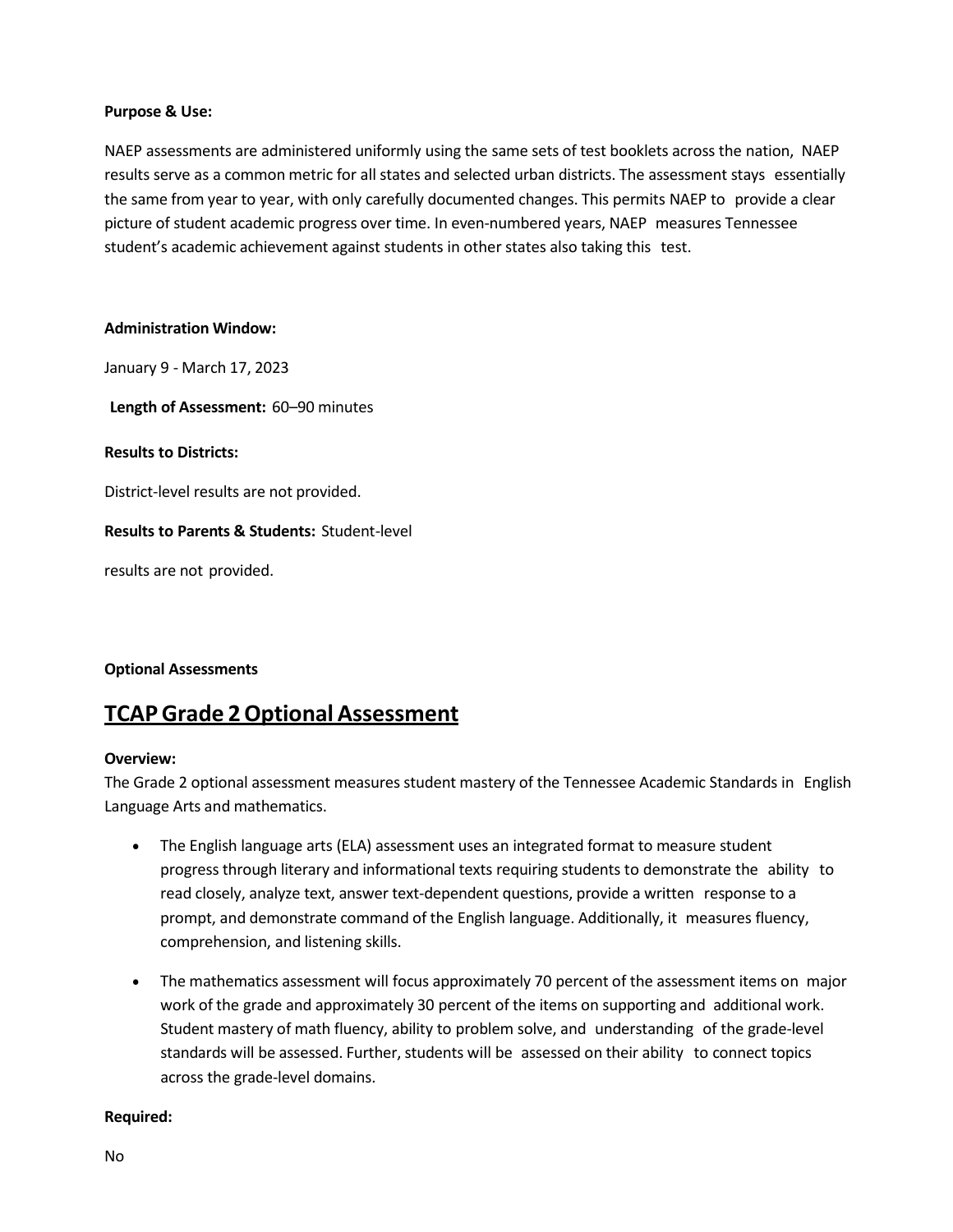#### **Federal and State Law:**

Not applicable; participation is voluntary

#### **Purpose & Use:**

This test is given to help measure how much a second grade student grows academically over the course of a school year.

#### **Administration Window:**

April 17 – April 28, 2023

#### **Results to Districts:**

Raw data is provided to districts by the very end of school year. This information may be used to help calculate final grades for report cards.

#### **Results to Parents & Students:**

Grade 2 assessment results from the 2022-2023 school year will be released to parents and students in summer 2023.

# **TCAP Grade 2 Alternate Assessment for Students with Disabilities**

#### **Overview:**

The TCAP Grade 2 Alternate assessment is the English language arts and math assessment for students in grade 2 with the most significant cognitive disabilities. The grade 2 Alternate assessment is administered via paper by the teacher.

#### **Required:**

No, however if a district opts to administer the TCAP grade 2 Alternate Assessment, they must also administer the grade 2 Alternate Assessment to eligible students.

#### **Federal and State Law:**

The development of alternate achievement standards for students with the most significant cognitive disabilities is authorized under a department regulation (34 C.F.R. Part 200) published on December 9, 2003, and T.C.A § 49-1-612. The Individuals with Disabilities Education Act (IDEA), section 504 of the Rehabilitation Act of 1973, and Title I require inclusion of all students with disabilities in the state assessment system.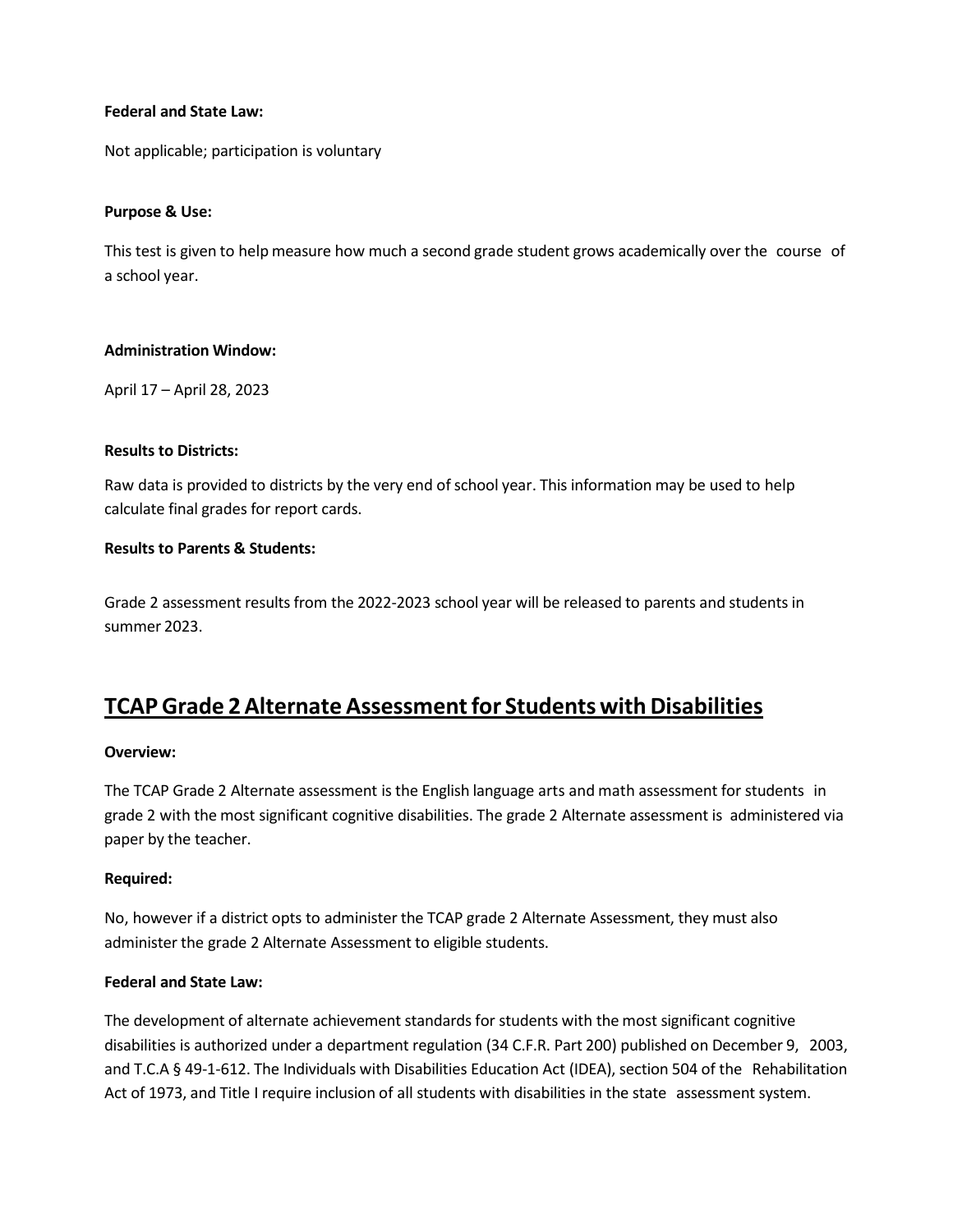#### **Purpose & Use:**

This test is given to help measure how much a student grows academically over the course of a school year.

#### **Administration Window:**

March 13 – April 28, 2023

#### **Length of Assessment:**

Students are given the assessment during class time throughout the window based on student needs and class schedules.

#### **Results to Districts:**

Districts receive individual performance reports which detail student performance in early summer.

#### **Results to Parents & Students:**

Districts can choose how and when to share these reports with parents.

# **Additional District Mandated Assessments**

# **Universal Screener**

### AimsWebPlus

#### **REQUIRED**

Yes

#### **APPLICABLE FEDERAL/STATE LAW**

The Response to Instruction and Intervention (RTI²) will be the mandated methodology for delivery of instruction in the general education curriculum in all local education agencies in the state, effective July 1, 2014

#### **PURPOSE & USE**

This benchmark assessment is given to students in Kindergarten through eighth grade in math and reading. The data is used for screening, instructional placement, and progress monitoring.

#### **ADMINISTRATION WINDOW**

Three times per year.

**Fall:** Aug. 15 – Sept. 16, 2022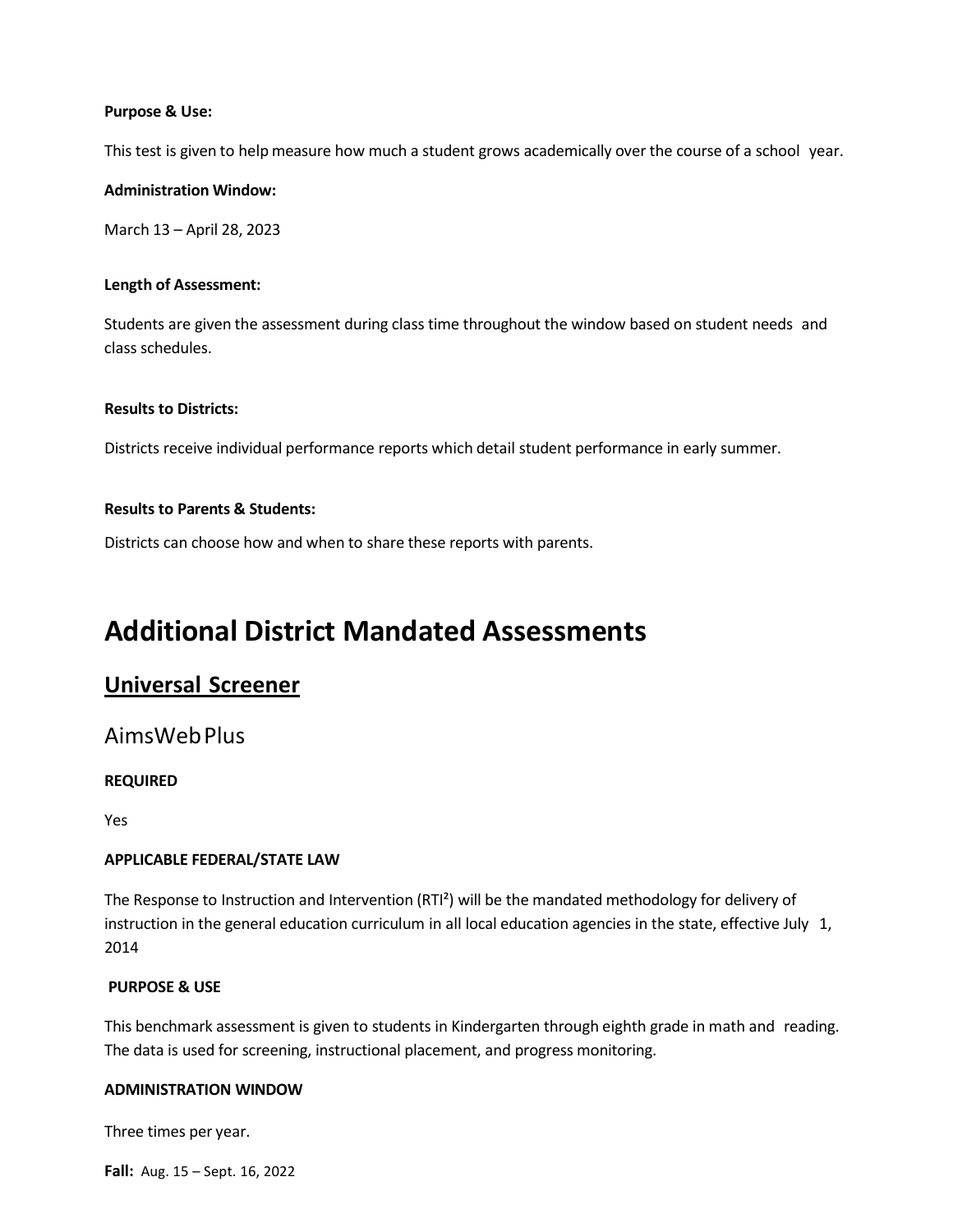**Winter:** Dec. 1, 2022 -Jan. 30, 2023

**Spring:** May 1 – 19, 2023

#### **LENGTH OF ASSESSMENT**

Approximately 5 -15 minutes per student

# **RTI<sup>2</sup> Intervention Progress Monitoring**

### AimsWebPlus

#### **REQUIRED**

Yes

#### **APPLICABLE FEDERAL/STATE LAW**

The Response to Instruction and Intervention (RTI²) will be the mandated methodology for delivery of instruction in the general education curriculum in all local education agencies in the state, effective July 1, 2014

#### **PURPOSE & USE**

The data from the intervention progress monitoring is required documentation for the Response to Instruction and Intervention (RTI²) Initiative. It will be used to determine student growth and for placement in intervention tiers.

#### **ADMINISTRATION WINDOW**

Ongoing Progress monitoring assessments will be given to Tier 2 and 3 students only. Tier 2 students will be assessed once every two weeks. Tier 3 students will be assessed weekly.

#### **LENGTH OF ASSESSMENT**

Depends on Intervention Program being used.

#### **RESULTS TO PARENTS & STUDENTS**

Parents will receive Progress Monitoring Reports every 4 1/2 weeks for students that are in Tiers 2 and 3.